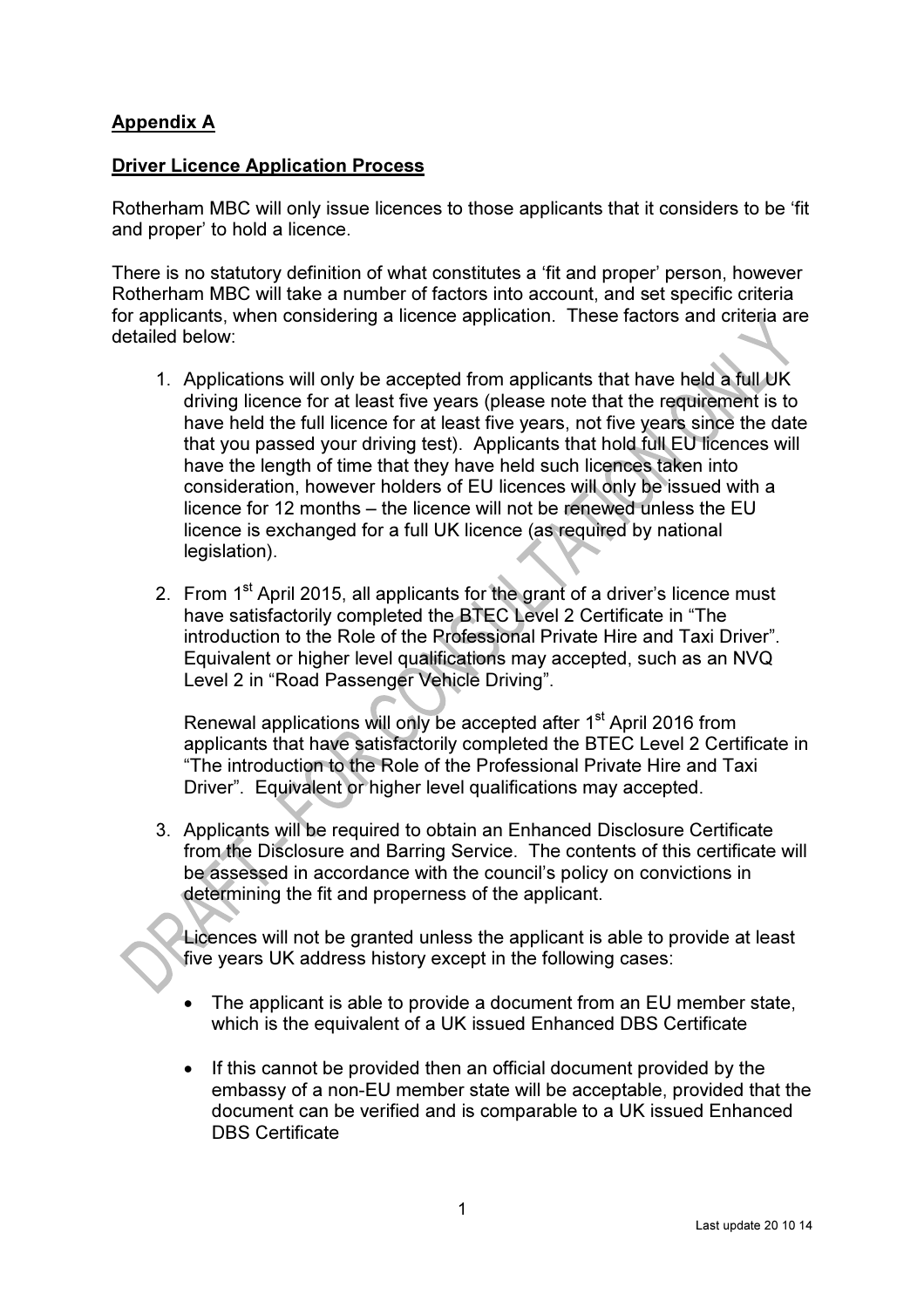In either of the cases above, the onus is on the applicant to obtain such a document, and the applicant remains liable for all associated costs.

- 4. Applicants are required to pass the council's communication and knowledge test. This test will assess the applicants knowledge and ability in relation to:
	- i. Literacy and numeracy
	- ii. Child / adult safeguarding awareness
	- iii. Disability awareness
	- iv. Road Safety
	- v. Basic vehicle maintenance
	- vi. Customer care / customer awareness
	- vii. Local knowledge

A fee is payable by the applicant prior to them undertaking the test. If the applicant fails the test then they may retake it at a later date (subject to the payment of the appropriate fee). However, if an applicant fails the test after retaking it for a second time they will not be permitted to take the test again until at least 6 months has passed since the date of the most recent failure.

- 5. Applicants are required to satisfactorily complete an advanced driving skills test to Driver and Vehicle Standards Agency standards. Details of the test will be provided to the applicant by the Licensing Office.
- 6. All applicants must agree to the council verifying their DVLA driving licence, this will be done via a third party organisation and will require the applicant to give their consent to such a check being carried out.
- 7. Before a licence is issued, applicants must provide a certificate from their GP stating that the GP has conducted a medical examination and reviewed the applicant's medical history and is satisfied that the applicant meets the "Group 2" standards.

There will be a fee for this examination and this should be paid directly to the GP.

A medical to Group 2 standards will be required on first application. Then every five years from the age of 45. On reaching the age of 65 a medical will be required annually and therefore a licence will only be issued for a period of 1 year.

n.b The Council may also request a medical at any other time it feels may be necessary to ascertain a persons' fitness to drive a licensed vehicle.

Applications should be made on the appropriate form(s), and should include the following:

• 5 years' address history for the applicant